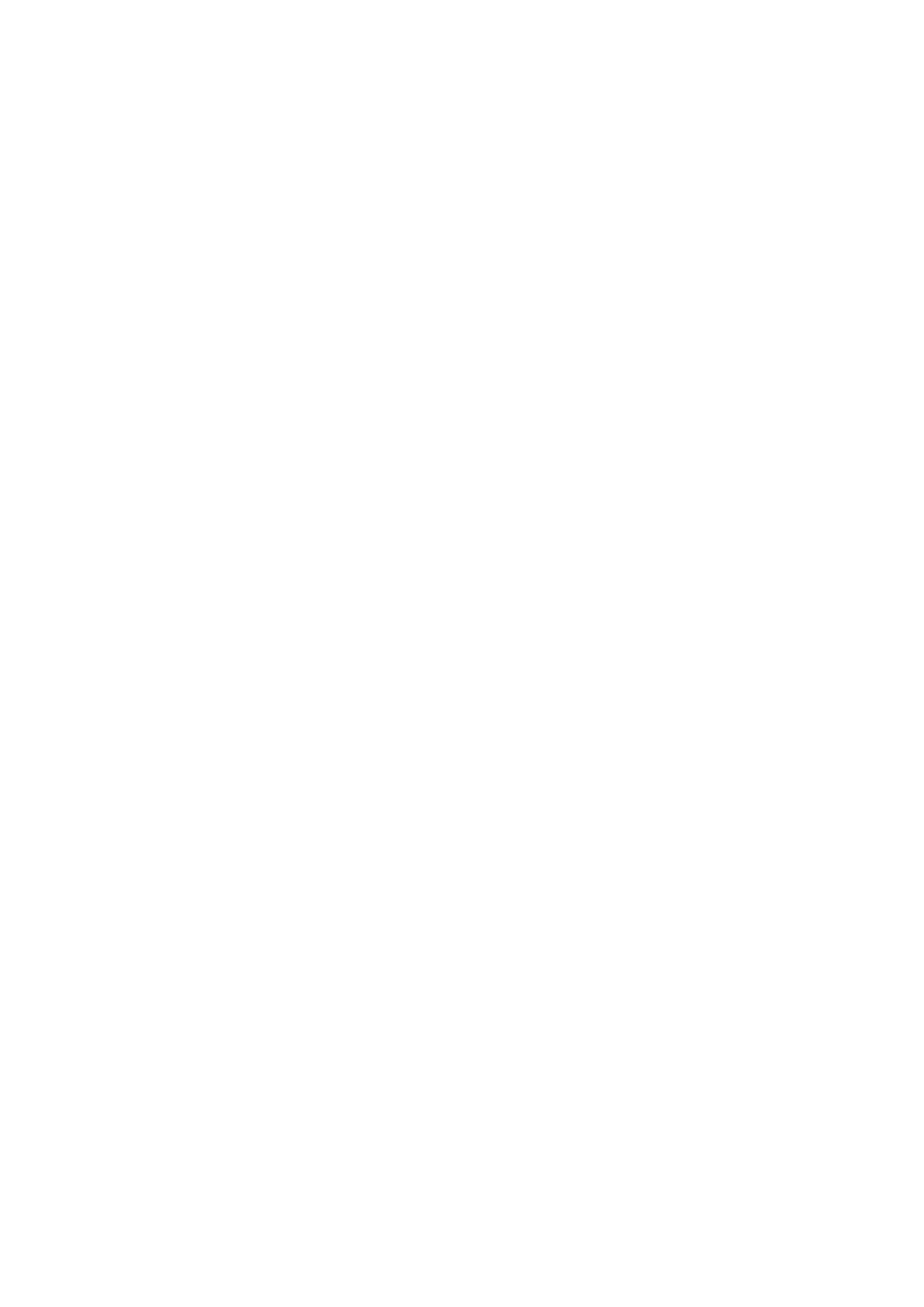

EUROPEAN **COMMISSION** 

> Brussels, 14.5.2014 COM(2014) 265 final

2014/0138 (COD)

Proposal for a

## **REGULATION OF THE EUROPEAN PARLIAMENT AND OF THE COUNCIL**

**laying down a prohibition on driftnet fisheries, amending Council Regulations (EC) No 850/98, (EC) No 812/2004,(EC) No 2187/2005 and (EC) No 1967/2006 and repealing Council Regulation (EC) No 894/97** 

> {SWD(2014) 153 final} {SWD(2014) 154 final}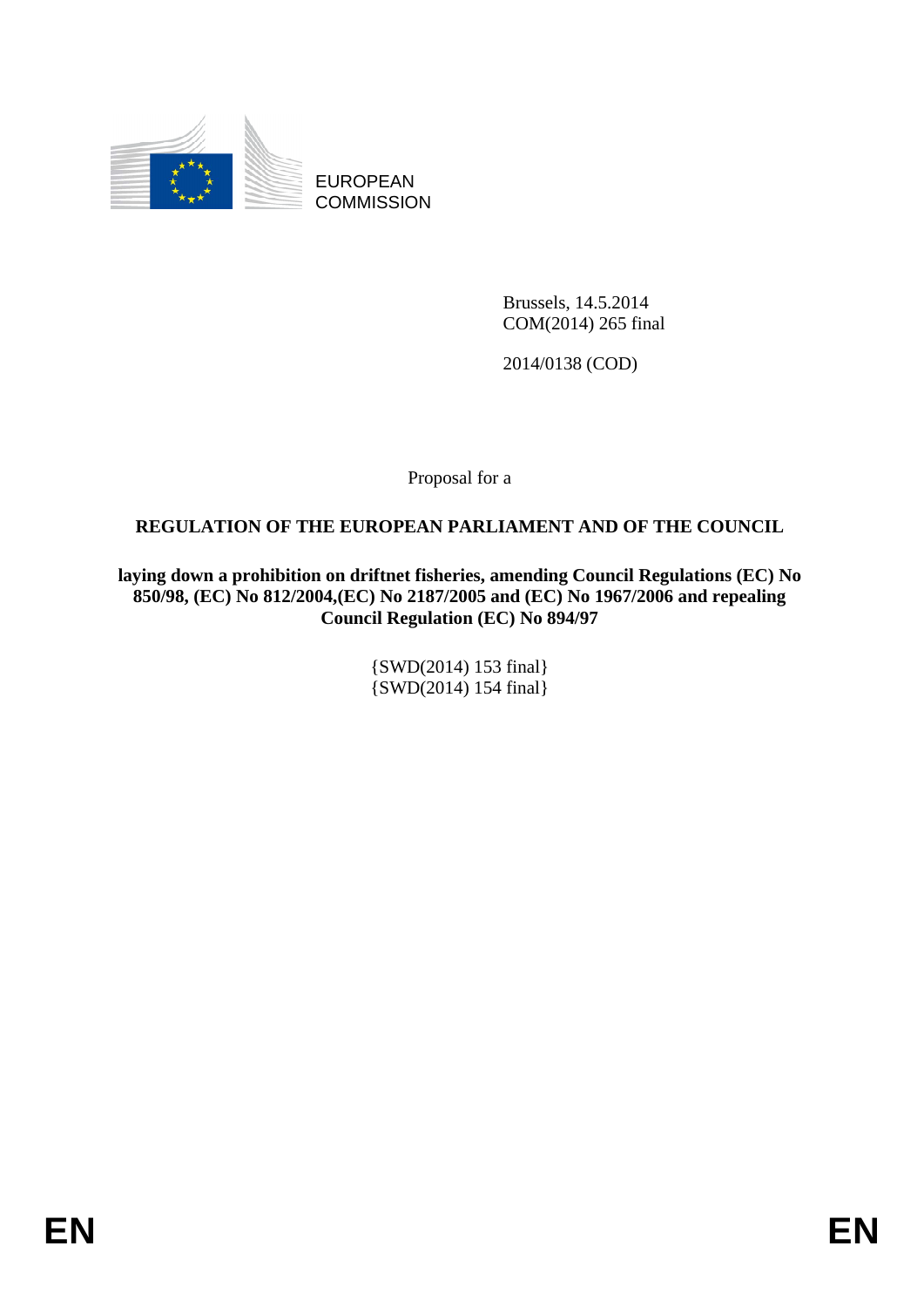## **EXPLANATORY MEMORANDUM**

# **1. CONTEXT OF THE PROPOSAL**

Driftnet fishing has traditionally been carried out with nets of limited lengths and relatively small mesh size to catch different small/medium size pelagic species mostly living in or migrating through coastal areas. More substantial problems began in the late 1970s and 1980s, when driftnets with large mesh sizes and net lengths of tens of kilometres began to be used. These large-scale driftnets resulted in significantly increased amounts of incidental mortality of protected species including, in particular, cetaceans, sea turtles and sharks and lead to international concerns about their environmental impacts.

In the early 90s, following specific United Nations General Assembly (UNGA) Resolutions<sup>1</sup>, which called for a moratorium on large-scale pelagic driftnet<sup>2</sup> fishing on the High Seas, the EU developed legislation on driftnets fisheries.

Consequently the keeping on board or use of driftnets longer than 2,5 Km is prohibited in the EU since June 1992 (except in the Baltic Sea, the Belts and the Sound). Since 2002 all driftnets, no matter their size, are prohibited when intended for the capture of species listed in Annex VIII of Council Regulation (EC) No 894/97 (unauthorized species).It is also prohibited to land species listed in Annex VIII which have been caught in driftnets. Additionally, since 1 January 2008 it is prohibited to keep on board or use any kind of driftnets in the Baltic Sea, the Belts and the Sound.

The current EU legislative framework on driftnets has however shown weaknesses since existing rules are easy to circumvent. The absence of EU rules on gear characteristics (e.g. maximum mesh size, maximum twine thickness, hanging ratio, etc.) and gear use (e.g. maximum distance from the coast, soaking time, fishing season etc) combined with the possibility to keep on board other fishing gears, made it possible for fishermen to illegally use driftnets to catch species prohibited to be caught with this fishing gear, while declaring that they have been caught for example with another gear (e.g. longlines, etc).

Furthermore despite these provisions on driftnets, the illegal use of driftnets continues to be reported in EU waters. Serious non-compliance by some Member States has also been addressed by two rulings of the European Court of Justice against France [\(C-556/07;](http://eur-lex.europa.eu/LexUriServ/LexUriServ.do?uri=CELEX:62007J0556:EN:NOT) C-479/07) and Italy [\(C-249/08\)](http://eur-lex.europa.eu/LexUriServ/LexUriServ.do?uri=CELEX:62008J0249:EN:NOT).

Control and enforcement efforts are not producing the necessary results since the small scale nature of the activity makes it easy to adapt and find strategies to escape controls. Small scale driftnets are still allowed and the loopholes in the EU legislation facilitate their illegal use. This makes it extremely difficult for control authorities to have robust evidences of illegal activities and to finally enforce the rules.

Against this background, it is clear that serious environmental and conservation concerns linked to the use of these fishing gears still persist.

In order to address this situation and to comply with EU international obligations to properly regulate driftnet fisheries, the proposed Regulation, on the basis of a precautionary approach, stipulates a full prohibition to take on board or use any kind of driftnets as off 1 January 2015

 $\frac{1}{1}$  United Nations General Assembly Resolutions: 44/225 of 22 December 1989; 45/197 of 21 December 1990; 46/215 of 20 December 1991

Large-scale driftnets were defined as nets over 2.5 Km in length under the Convention for the prohibition of fishing with long driftnets in the South Pacific (Wellington Convention); Wellington, 24 November 1989) which entered into force on the 17th May 1991. [http://www.mfe.govt.nz/laws/meas/wellington.html;](http://www.mfe.govt.nz/laws/meas/wellington.html)  [http://www.jus.uio.no/english/ services/library/treaties/08/8-02/large-driftnets.xml.](http://www.jus.uio.no/english/%20services/library/treaties/08/8-02/large-driftnets.xml)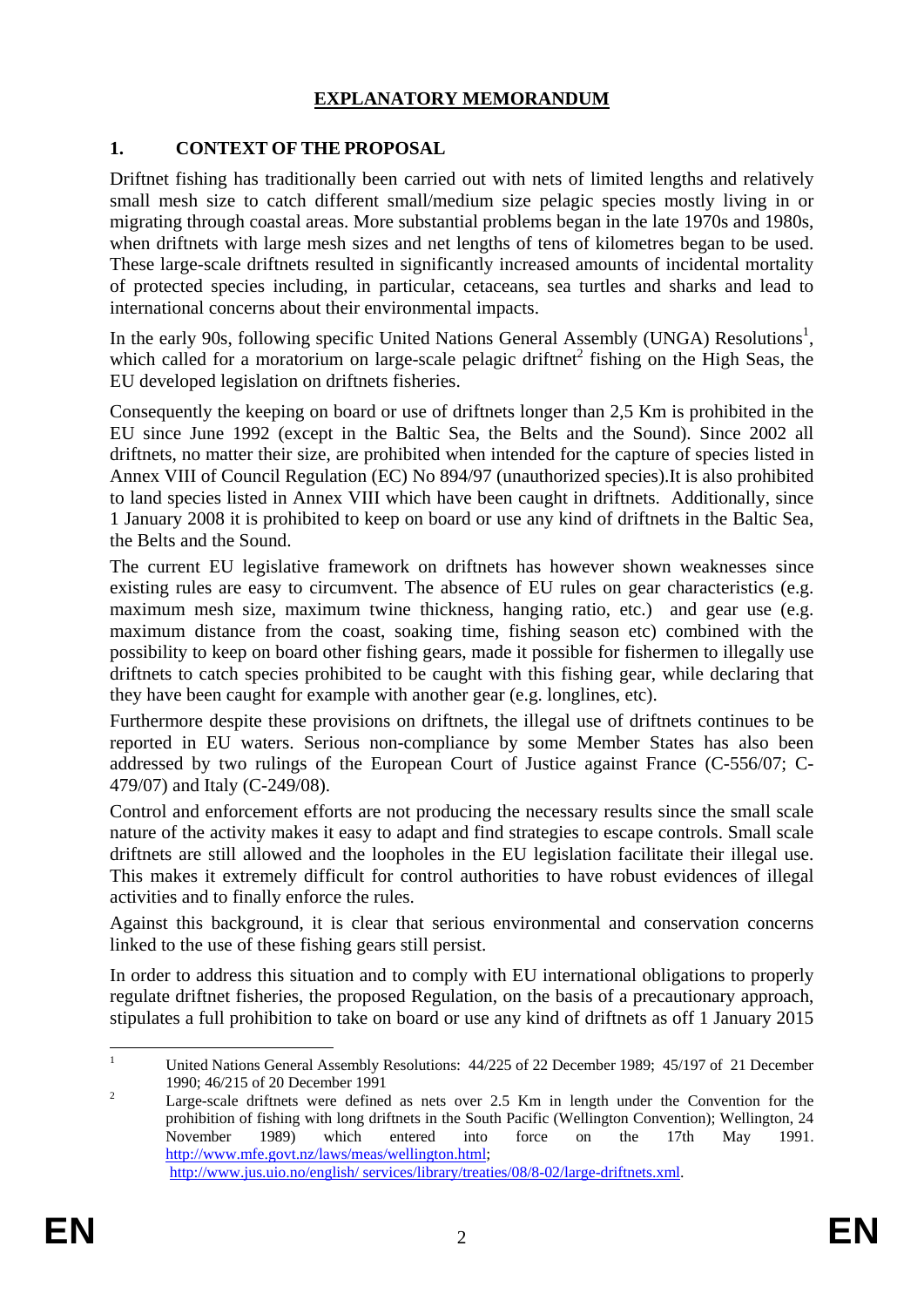in all EU waters. It also introduces a revised and more comprehensive definition of this fishing gear, to close any possible existing loophole.

### **2. RESULTS OF CONSULTATIONS WITH THE INTERESTED PARTIES AND IMPACT ASSESSMENTS**

An Impact Assessment (IA) has been conducted, taking into account information from different sources: a web-based public consultation, two coordinated studies<sup>3</sup>, information provided by Member States and comments from the IA Steering Group (IASG).

The IA has explored the following policy options: 1) status quo; 2) actions on technical and/or control measures to enhance controllability and environmental compatibility; 3) selected ban of driftnet fisheries identified as being still most harmful to the strictly protected species and/or not able to avoid by-catches of unauthorised species; 4) total ban of driftnet fisheries.

However, the lack or poor monitoring of these fisheries by Member States, both for control and scientific purposes, together with the limited sampling effort by the two studies made it extremely difficult to have a comprehensive view on current fishing activities and their actual environmental impact and it was therefore not possible to assess impacts of the different policy options through an indicator led analysis.

Options 4 has been preferred over the options 1, 2 and 3, as it satisfies to the largest extent the relevance, effectiveness, efficiency and coherence criteria while providing the best result in terms of environmental impact and less administrative burden. It is supported by more than 52% of the respondents to the public consultation including fishermen associations and NGOs. Thus option 4 has been retained as the most adequate, based on the application of the precautionary principle towards fisheries which might have a high risk of incidental takings of strictly protected species while being poorly or not at all monitored by Member States.

The majority of the driftnet fisheries identified are seasonal and the participating active fleets are comprised of polyvalent vessels, totalling at least 840 vessels (excluding the Baltic Sea), dispersed over a wide area. For most of the fishers driftnetting represent only a few months of fishing activity in any year with some fishers using driftnets for less than half a month per year. Thus the total prohibition to use driftnets is not expected to result in a corresponding reduction of fishers which will continue to operate with other gears as already authorised in their fishing licence. On the basis of the information collected for the impact assessment the economic performance and importance of the gear for the vessels and fleets is highly variable though limited at national level. For the fleets where the data are available such as the UK vessels the total value of small scale driftnets, for around 250 vessels, represent 0.14% of the total value of UK landings in 2011. For Italy, where a smaller number of around 100 active vessels has been detected, the economic importance of driftnets is low at national level (0.8% in value and 1.3 % in weight of landing) though the value landed ranges from around 20% to 55% (up to 90% in one fishery) of the turnover generated by these vessels; however the profit generated by the use of driftnets is highly variable ranging from 1 % to 54% of the turnover generated by the vessels, with an average of 22% across all Italian driftnet fisheries. While it cannot be excluded that the ban may affect some of the vessels carrying out these fisheries, the overall socio-economic impact of the total ban is therefore considered irrelevant at national and sub-regional level.

 $\frac{1}{3}$  - MAREA-Specific contract 8 (SI2.646130). "Identification and characterization of the small scale driftnet fisheries in the Mediterranean (DriftMed)

 <sup>-</sup> Specific contract 5 (SI2.650655). "Study in support of the review of the EU regime on the small-scale driftnet fisheries".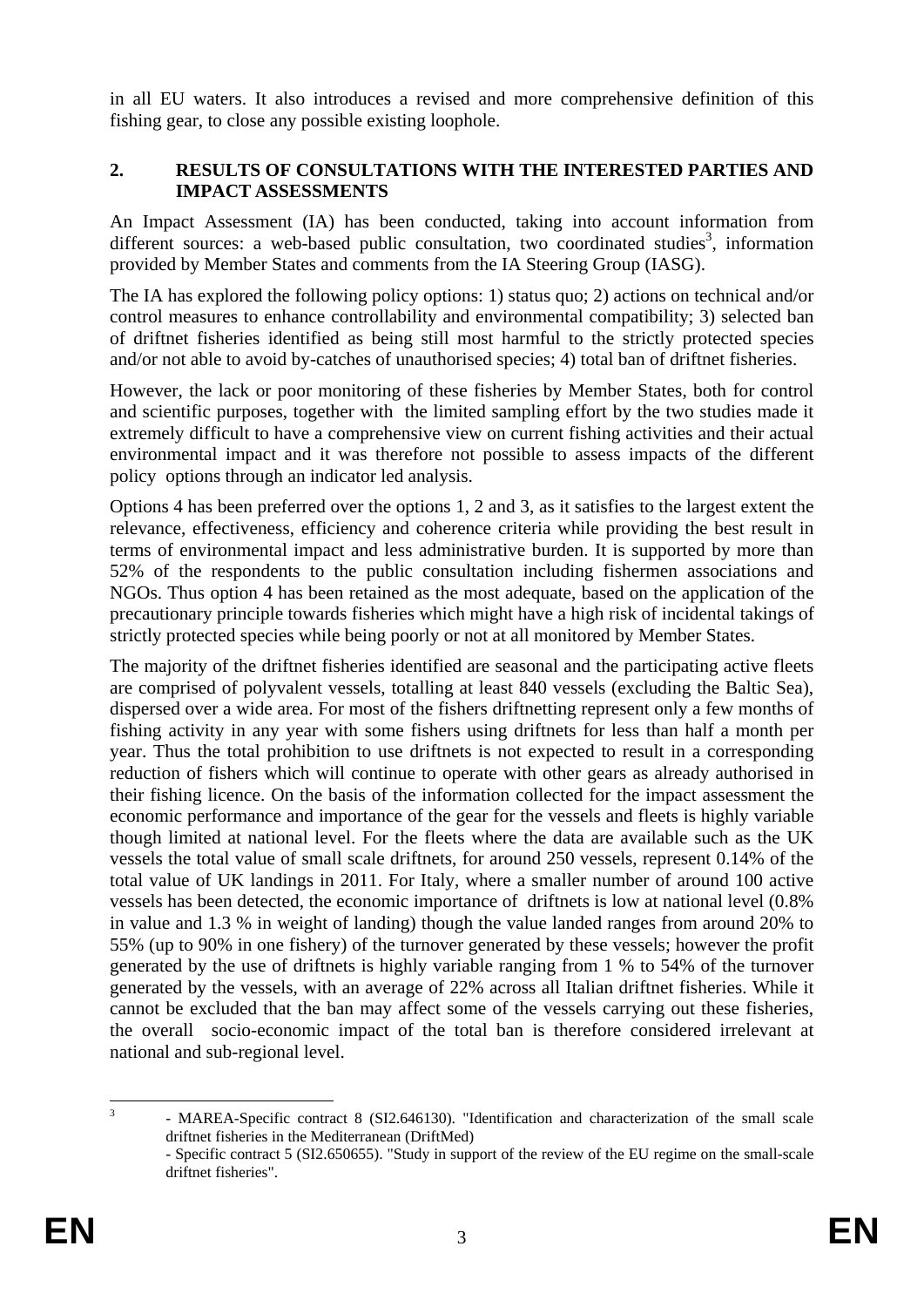# **3. LEGAL ELEMENTS OF THE PROPOSAL**

# • **Summary of the proposed action**

Introduce a full prohibition to take on board or use any kind of driftnets as off 1 January 2015, in all EU waters and by all EU vessels. Introduce a revised and more comprehensive definition of driftnets, to close any possible loophole in existing legislation.

# • **Legal basis**

Article 43(2) of the Treaty on the Functioning of the European Union.

## • **Subsidiarity principle**

The proposal falls under exclusive competence of the European Union.

## • **Proportionality principle**

The proposal is necessary and appropriate for the implementation of the ecosystem-based approach to fisheries management. The proposal does not go beyond what is necessary in order to achieve the objectives pursued, in accordance with Article 5(4) of the Treaty on European Union.

## • **Choice of instrument**

Proposed instrument: Regulation of the European Parliament and of the Council.

Other means would not be adequate for the following reason: the act is repealing and amending existing Regulations, which must be amended by another Regulation.

## **4. BUDGETARY IMPLICATION**

This measure does not involve any additional Union expenditure.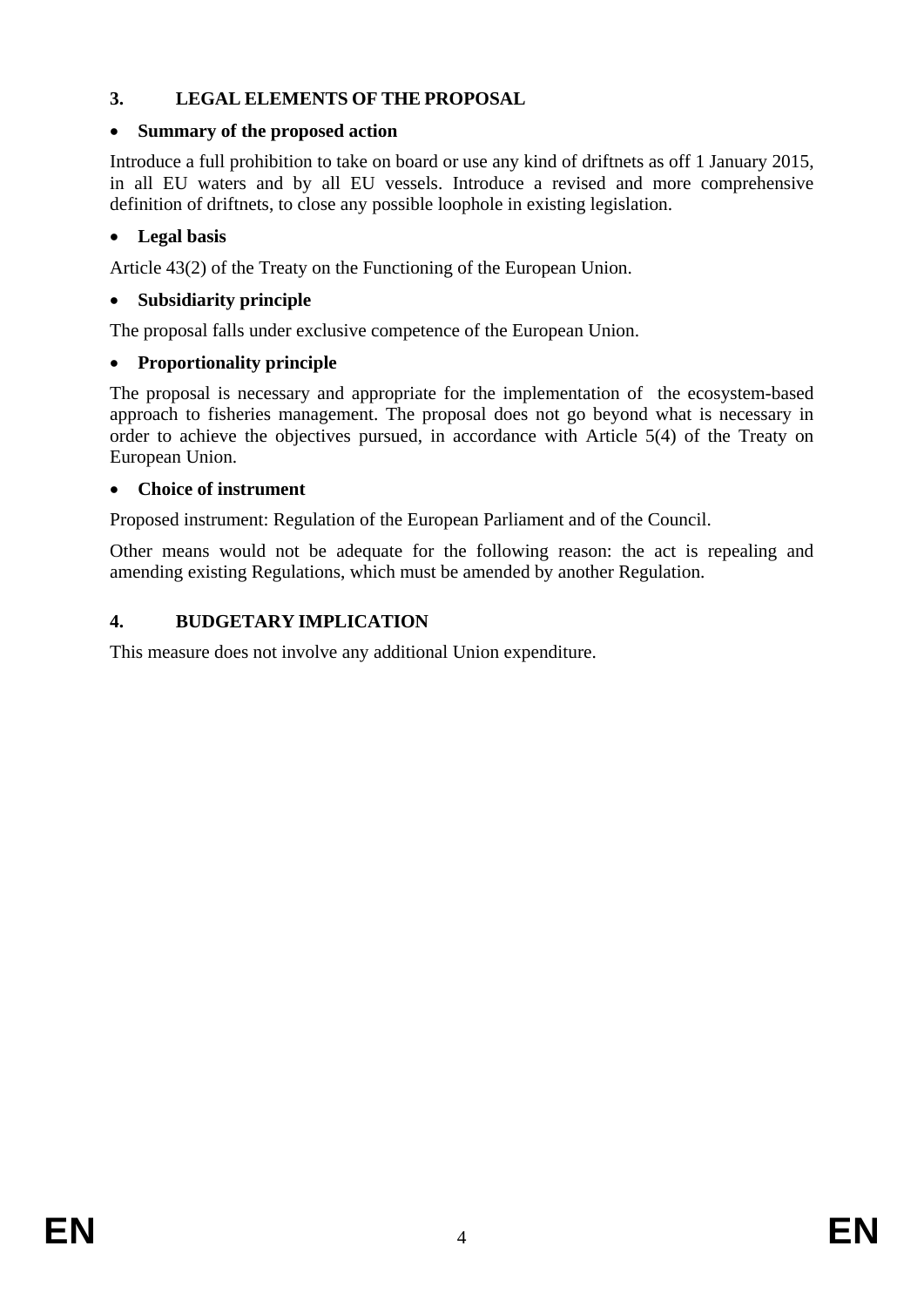#### 2014/0138 (COD)

### Proposal for a

## **REGULATION OF THE EUROPEAN PARLIAMENT AND OF THE COUNCIL**

### **laying down a prohibition on driftnet fisheries, amending Council Regulations (EC) No 850/98, (EC) No 812/2004,(EC) No 2187/2005 and (EC) No 1967/2006 and repealing Council Regulation (EC) No 894/97**

THE EUROPEAN PARLIAMENT AND THE COUNCIL OF THE EUROPEAN UNION,

Having regard to the Treaty on the Functioning of the European Union, and in particular Article 43(2) thereof,

Having regard to the proposal from the European Commission,

After transmission of the draft legislative act to the national Parliaments,

Having regard to the opinion of the European Economic and Social Committee<sup>4</sup>,

Acting in accordance with the ordinary legislative procedure,

Whereas:

- (1) Regulation (EU) No  $1380/2013$  of the European Parliament and of the Council<sup>5</sup> establishes a management framework for the conservation of marine biological resources and the management of fisheries targeting them.
- (2) Sustainable exploitation of marine biological resources should be based on the precautionary approach, which derives not only from the precautionary principle referred to in the first subparagraph of Article 191(2) of the Treaty on the Functioning of the European Union but also from the Union's international undertakings as reflected in the United Nations Fish Stocks Agreement<sup>6</sup>, and in particular its Article 6, and on the best scientific evidence available.
- (3) The Common Fisheries Policy should contribute to the protection of the marine environment*,* to the sustainable management of all commercially exploited species, and in particular to the achievement of good environmental status by 2020, as set out in Article 1(1) of Directive 2008/56/EC of the European Parliament and of the Council<sup>7</sup>.
- (4) Following concerns about the environmental impact of large-scale driftnets bigger than 2,5 km, that resulted in significant amounts of incidental mortality of protected species, several United Nations General Assembly (UNGA) Resolutions 44/225 of 22

 $\frac{1}{4}$  $OJC$ , , p. . 5

Regulation (EU) No 1380/2013 of the European Parliament and of the Council of 11 December 2013 on the Common Fisheries Policy, amending Council Regulations (EC) No 1954/2003 and (EC) No 1224/2009 and repealing Council Regulations (EC) No 2371/2002 and (EC) No 639/2004 and Council Decision (EC) No 2004/585 (OJ L 354, 28.12.2013), p. 22.

OJ L 189, 03.07.1998, p. 16

<sup>7</sup> Directive 2008/56/EC of the European Parliament and of the Council of 17 June 2008 establishing a framework for community action in the field of marine environmental policy (Marine Strategy Framework Directive) (OJ L 164, 25.6.2008, p. 19).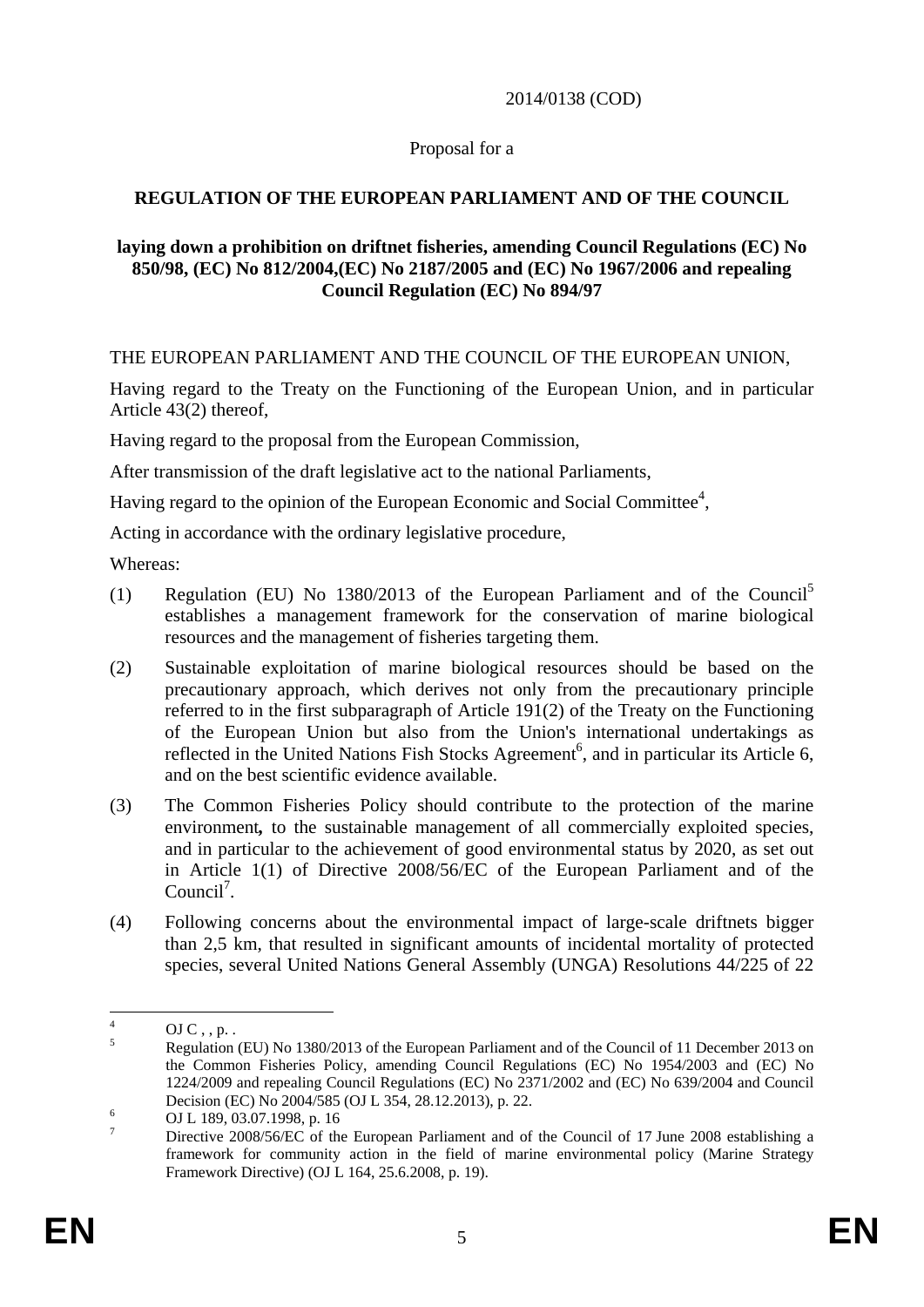December 1989, 45/197 of 21 December 1990 and 46/215 of 20 December 1991<sup>8</sup> called for a moratorium for these fishing gears.

- (5) Accordingly, Council Regulation (EC) No  $894/97^9$  establishes a management framework for the conservation of fishery resources through technical measures in the form of a general overall length limitation of driftnets to maximum 2,5 km, as well as a prohibition to use or keep on board driftnets intended for the capture of certain species.
- (6) Moreover, Council Regulation (EC) No 2187/2005 10 prohibits using or keeping on board driftnets from 1 January 2008 in the Baltic Sea, the Belts and the Sound.
- (7) The conservation objectives, regarding incidental mortality of protected species, pursued by the abovementioned Union rules on driftnets are still valid and should be strengthened.
- (8) The definition of driftnets should be refined for reasons of clarity and in order to ensure uniformity in the understanding and implementation by Member States of rules on driftnets.
- (9) Moreover it is necessary to extend the scope of this definition so as to cover any newly identified types of drifting fishing nets other than drifting gillnets developed in certain fisheries. It is particularly important to cover by this definition gears that unlike drifting gillnets are made up of two or more walls of netting hung jointly in parallel on the headline(s) yet they operate close to the water surface in the same manner as drifting gillnets do and have similar impact on marine resources, hence should be coherently regulated.
- (10) The current Union legislative framework on driftnets has shown weaknesses and loopholes in that rules proved easy to circumvent and ineffective in terms of addressing the conservation concerns linked to this fishing gear.
- (11) The driftnet fishing is carried out by an undefinable number of small-scale multipurpose fishing vessels, the vast majority of which operating without any regular scientific and control monitoring. Due to the small scale nature of these fishing activities, which makes it easy to escape monitoring, the control and enforcement efforts have not produced the necessary results in terms of conservation of marine resources, in particular with regard to certain protected species.
- (12) Illegal driftnet activities carried out by Union fishing vessels, in particular for the purpose of targeting species listed in Annex VIII of Regulation (EC) No 847/97, continue to be reported and have been cause of criticism regarding the Union compliance with applicable international obligations in this respect.

 $\frac{1}{8}$  United Nations General Assembly Resolutions A/RES/44/225 of 22 December 1989 on Large-scale pelagic driftnet fishing and its impact on the living marine resources of the world's oceans and seas, p. 147. United Nations General Assembly Resolution A/RES/45/197 of 21 December 1990 on Large-scale pelagic driftnet fishing and its impact on the living marine resources of the world's oceans and seas, p.123. United Nations General Assembly Resolution A/RES/46/215 of 20 December 1991 on Largescale pelagic driftnet fishing and its impact on the living marine resources of the world's oceans and seas, p. 147.

 $\overline{9}$  Council Regulation (EC) No 894/97 of 29 April 1997 laying down certain technical measures for the conservation of fishery resources (OJ L 132, 23.5.1997, p. 1) as amended by Regulation (EC) No 1239/98.<br><sup>10</sup> Council Regulation (EC) No 2187/2005 of 21 December 2005 for the conservation of fishery resources

through technical measures in the Baltic Sea, the Belts and the Sound (OJ L 349, 31.12.2005, p. 1).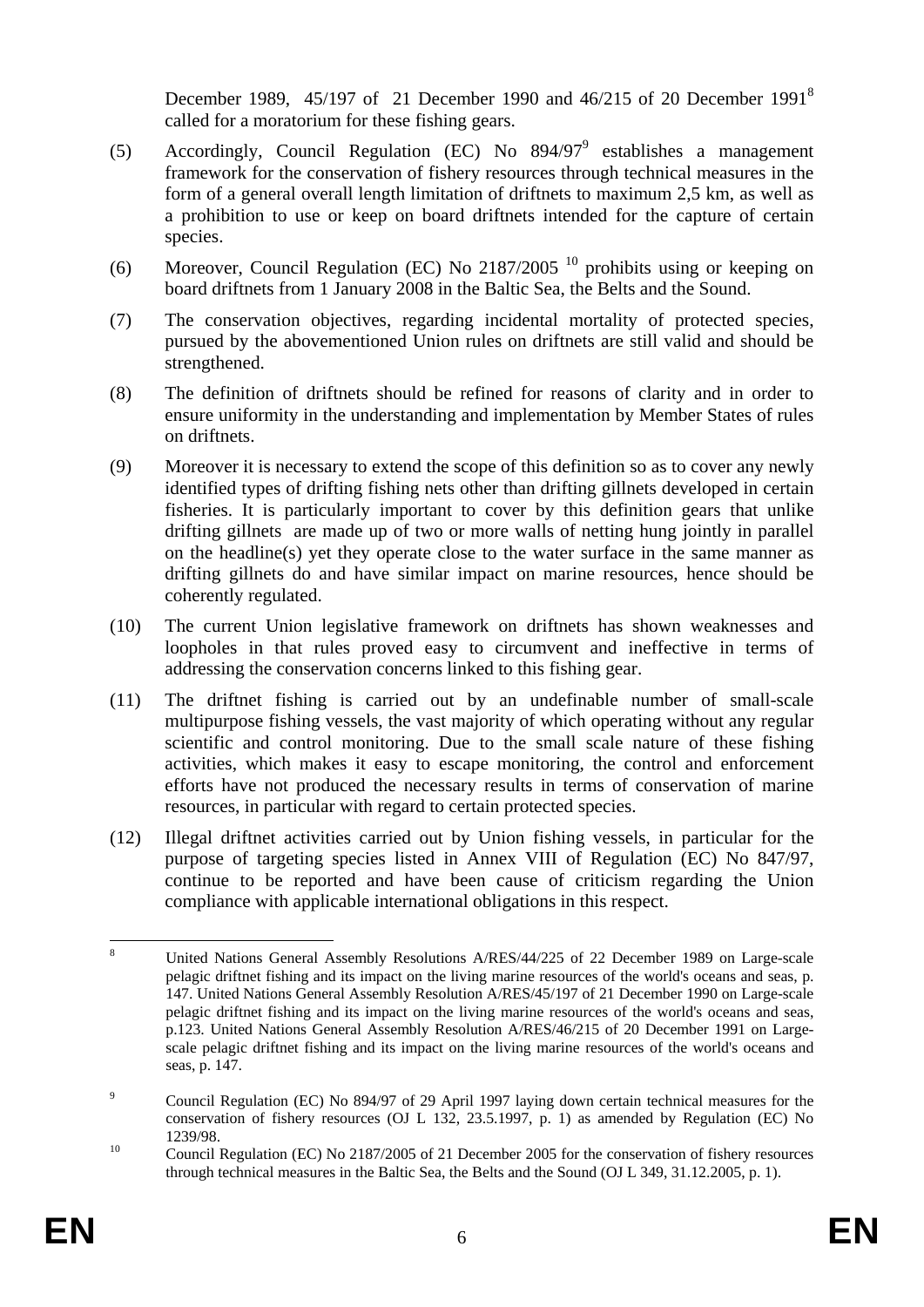- (13) Moreover, the driftnet fishing by operating close to or at the water surface continues to be cause of high concern for incidental takings of air-breathing animals such as marine mammals, sea turtles and sea birds, which are mostly classified as species to be strictly protected under Union legislation.
- (14) Additionally, monitoring and reporting systems established under Council Directive  $92/43/EEC$  (Habitats Directive)<sup>11</sup> have proven to be not effective for the identification and recording of the anthropogenic causes of death of strictly protected species due to fishing activities.
- (15) The ecosystem-based approach to fisheries management makes it a requirement that negative impacts of fishing activities on the marine ecosystems be minimised and unwanted catches be avoided and reduced to the extent possible.
- (16) In view of the reasons stated above and in order to properly address the conservation concerns that this fishing gear continues to cause, as well as to achieve the environmental and enforcement objectives in an effective and efficient manner, while taking into account the minimal socio-economic impacts, it is necessary to introduce a full prohibition to take on board or use any kind of driftnets in all Union waters and by all Union vessels whether they operate within Union waters or beyond, as well as by non-Union vessels in Union waters.
- (17) For reasons of clarity of Union legislation, it is also necessary to delete all other provisions related to driftnets by amending Council Regulation (EC) No  $850/98^{12}$ , Regulation (EC) No 812/2004, Regulation (EC) No 2187/2005 and Council Regulation (EC) No  $1967/2006^{13}$ , and repealing Regulation (EC) No 894/97.
- (18) Vessels carrying out fisheries with small-scale driftnets may need some time to adjust to the new situation and necessitate a phasing-out period. This Regulation should therefore enter into force on 1 January 2015.

HAVE ADOPTED THIS REGULATION:

#### *Article 1*

## *Scope*

This Regulation shall apply to all fishing activities within the scope of the Common Fisheries Policy as set out in Article 1(2) of Regulation (EU) No 1380/2013.

## *Article* 2

#### *Definition*

- 1. For the purpose of this Regulation the definitions set out in Article 4(1) of Regulation (EU) No 1380/2013 shall apply.
- 2. In addition, a 'driftnet' means a net made up of one or more walls of netting, hung jointly in parallel on the headline(s), held on the water surface or at a certain distance

 $11$ COUNCIL DIRECTIVE 92/43/EEC of 21 May 1992 on the conservation of natural habitats and of wild fauna and flora (OJ L 206, 22.7.1992, p. 7)

<sup>&</sup>lt;sup>12</sup> Council Regulation (EC) No 850/98 of 30 March 1998 for the conservation of fishery resources through

technical measures for the protection of juveniles of marine organisms (OJ L 125, 27.4.1998, p. 1).<br>
Council Regulation (EC) No 1967/2006 of 21 December 2006 concerning management measures for the sustainable exploitation of fishery resources in the Mediterranean Sea (OJ L 409, 30.12.2006, p. 11);